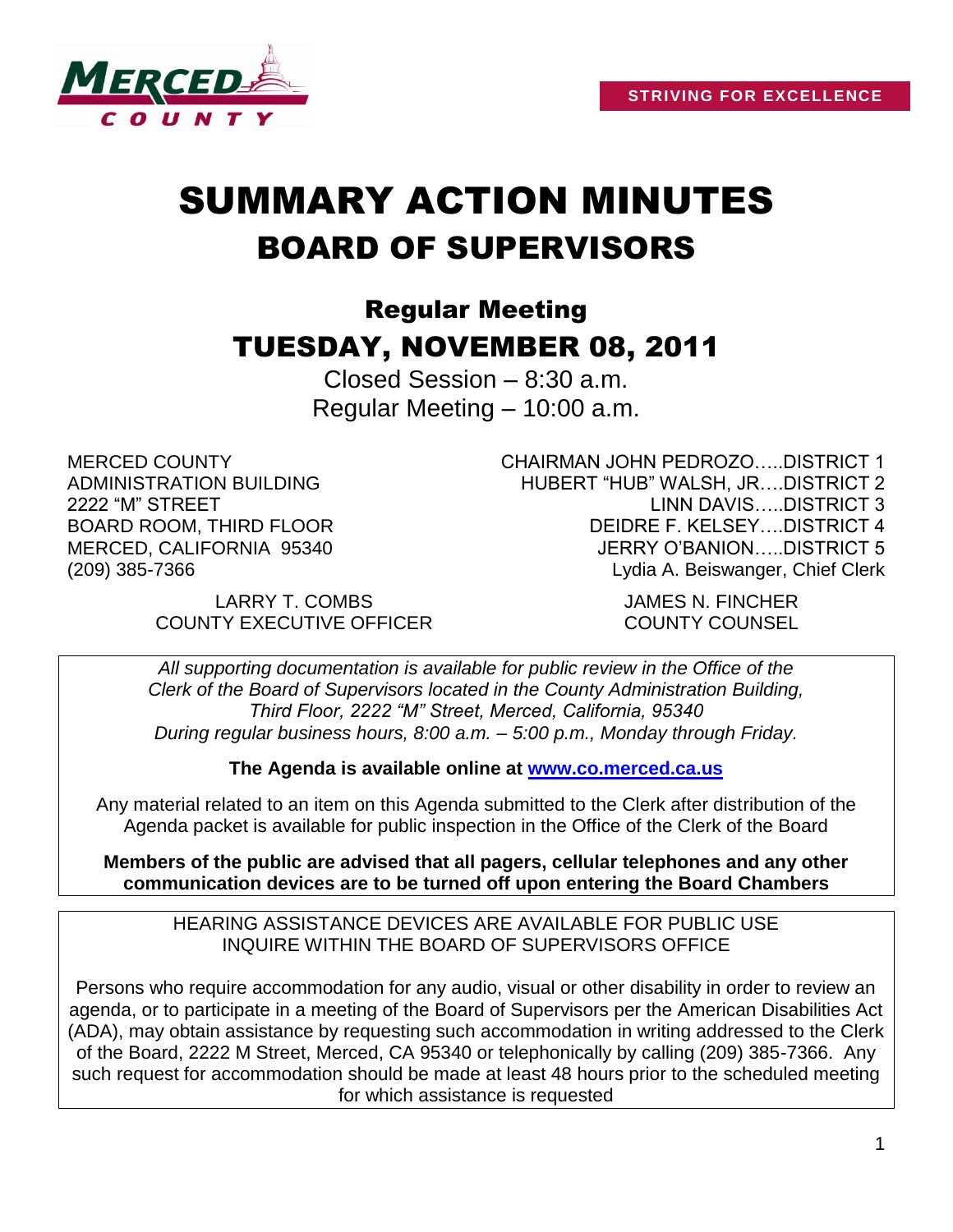The Agenda is divided into three sections:

**CONSENT CALENDAR** – These matters include routine financial and administrative actions and are approved by a single majority vote.

**SCHEDULED ITEMS** – These items are noticed hearings, work sessions and public hearings.

**REGULAR CALENDAR** – These items include significant policy and administration actions. Immediately after approval of the CONSENT CALENDAR, if the time of the hearing of SCHEDULED ITEMS has not arrived, the REGULAR CALENDAR will be considered.

#### SCHEDULED ITEMS

#### 8:30 A. M. **THE PUBLIC IS INVITED TO SPEAK ON ANY ITEM ON THE AGENDA-TESTIMONY IS LIMITED TO FIVE MINUTES PER PERSON**

**CLOSED SESSION - CONFERENCE WITH REAL PROPERTY NEGOTIATOR:** It is the intention of the Board to meet in Closed Session concerning a Conference with Real Property Negotiator(s) Mark Hendrickson, Director-Commerce, Aviation and Economic Development pursuant to Government Code Section 54956.8 as follows: Challenger Learning Center, 3460 Challenger Way, Atwater, CA

**CLOSED SESSION - CONFERENCE WITH LEGAL COUNSEL - SIGNIFICANT EXPOSURE TO LITIGATION:** It is the intention of the Board to meet in Closed Session concerning significant exposure to litigation pursuant to Government Code Section 54956(b): One Case

**CLOSED SESSION - CONFERENCE WITH LEGAL COUNSEL - EXISTING LITIGATION:** It is the intention of the Board to meet in Closed Session concerning Existing Litigation pursuant to Government Code Section 54956.9(a): Crane-McNab, LLC, et al. v. County of Merced, Ninth Circuit Case No. 11-15551

**CLOSED SESSION:** It is the intention of the Board to meet in Closed Session pursuant to Government Code Section 54957.6 concerning a Conference with County of Merced Staff Negotiators concerning negotiations with American Federation of State, County and Municipal Employees (AFSCME), Units 4, 5, 6 and 8; Independent Employees of Merced County (IEMC), Unit 3; Merced County Lawyers Association, Unit 7; Merced County Sheriff Employee Association (MCSEA), Unit 2; Merced County Law Enforcement Sergeants, Unit P; Deputy Sheriff Association, Unit 10; Non-Safety Corrections, Unit 12; and Probation Supervising Employees, Unit 11

**THE BOARD RECESSED AT 8:30 A.M. AND RECONVENED AT 10:00 A.M. WITH ALL MEMBERS PRESENT AND THE CHAIRMAN ADVISED DIRECTION WAS GIVEN TO STAFF**

**GOVERNMENT CODE SECTION 54950 COMPLIANCE (LATE AGENDA ITEMS)**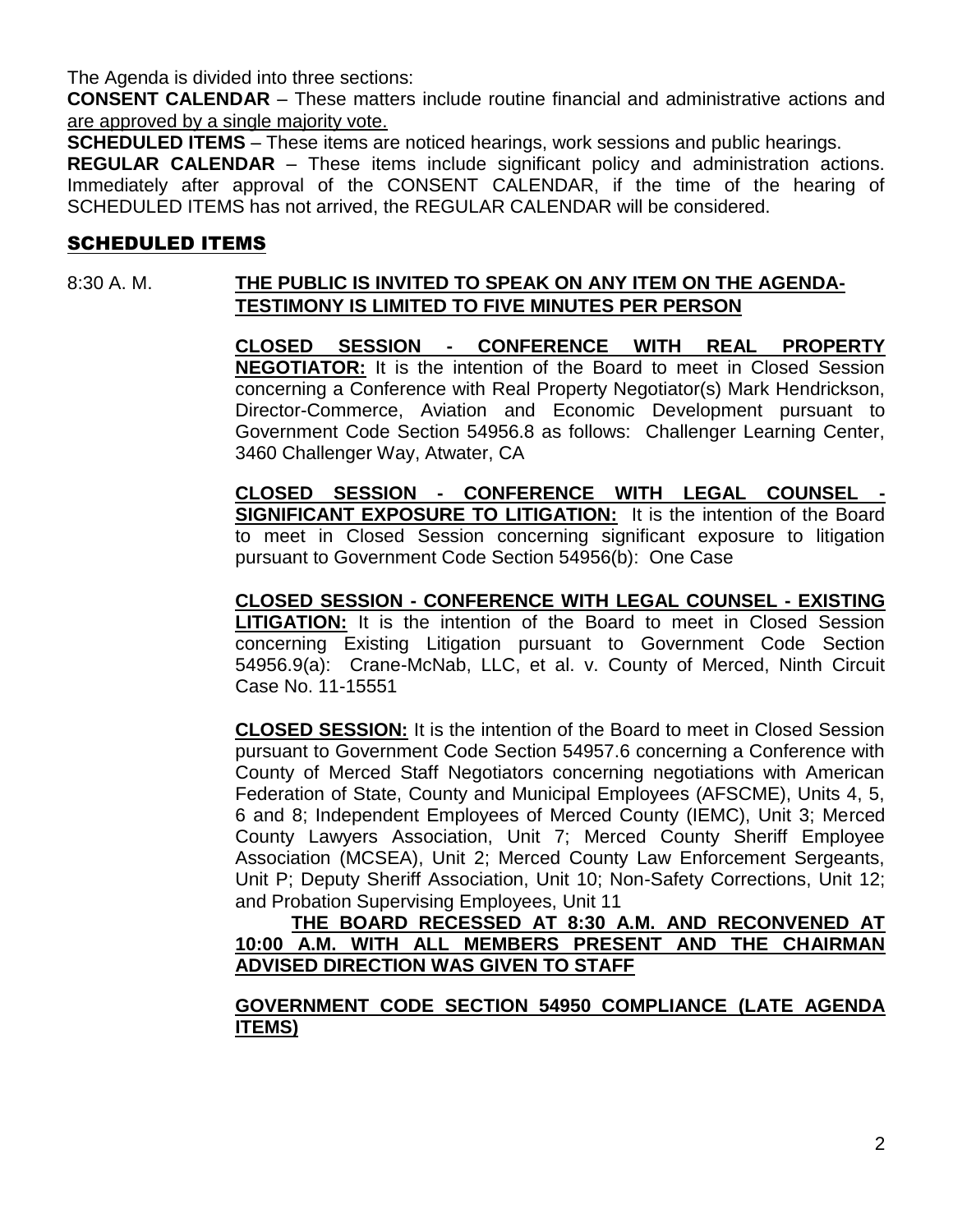10:00 A. M. **PLEDGE OF ALLEGIANCE**

**PUBLIC OPPORTUNITY TO SPEAK ON ANY MATTER OF PUBLIC INTEREST WITHIN THE BOARD'S JURISDICTION INCLUDING ITEMS ON THE BOARD'S AGENDA, EXCEPT FOR THOSE ITEMS SPECIFICALLY SCHEDULED AS PUBLIC HEARINGS** (Testimony limited to five minutes per person)

#### **PRESENTATIONS**

**Service Pin Presentation:** Mark Pazin-Sheriff, 30 years of service The Chairman presented Sheriff Pazin with 30-year service pin.

#### **Merced County Office of Education Annual Report FY 2011-12**

School Review of Atwater Elementary, Delhi Unified, Dos Palos-Oro Loma Joint Unified, Gustine Unified, Hilmar Unified, Los Banos Unified, Merced City Elementary, Planada Elementary and Winton Elementary School Districts by Assistant Superintendent of Instructional Services, Kathy Pon (as required by Education Code Section 1240(c)(2)(B) pursuant to Williams Settlement)

#### **APPROVAL OF CONSENT AGENDA CALENDAR** (Items #1 - 13) **APPROVED AS RECOMMENDED AYES: ALL**

#### **PUBLIC WORKS - PUBLIC HEARING**

To consider proposed Resolution Adjusting the Fees for the Santa Nella Bridge & Major Thoroughfare Area of Benefit

RECOMMENDATION: Adopt Resolution adjusting the Santa Nella Bridge and Major Thoroughfare Area of Benefit Fees

#### *REVIEW BOARD ORDER – SEE PAGE 9*

#### **REPORTS/BOARD DIRECTION**

County Executive Officer, County Counsel, Board of Supervisors Members

#### CONSENT CALENDAR (Items # 1 - 13) **APPROVED AS RECOMMENDED AYES: ALL**

#### Public Works

1. Approve Budget Transfer in the amount of \$5,050 to replace two photocopiers. (4/5 Vote Required)

#### Health

2. Approve and authorize Chairman to sign Renewal Contract No. 2008143 with VIA Adventures, Inc. for "Going Places" Project which provides transportation services for pregnant women and children from birth through age five for medical needs.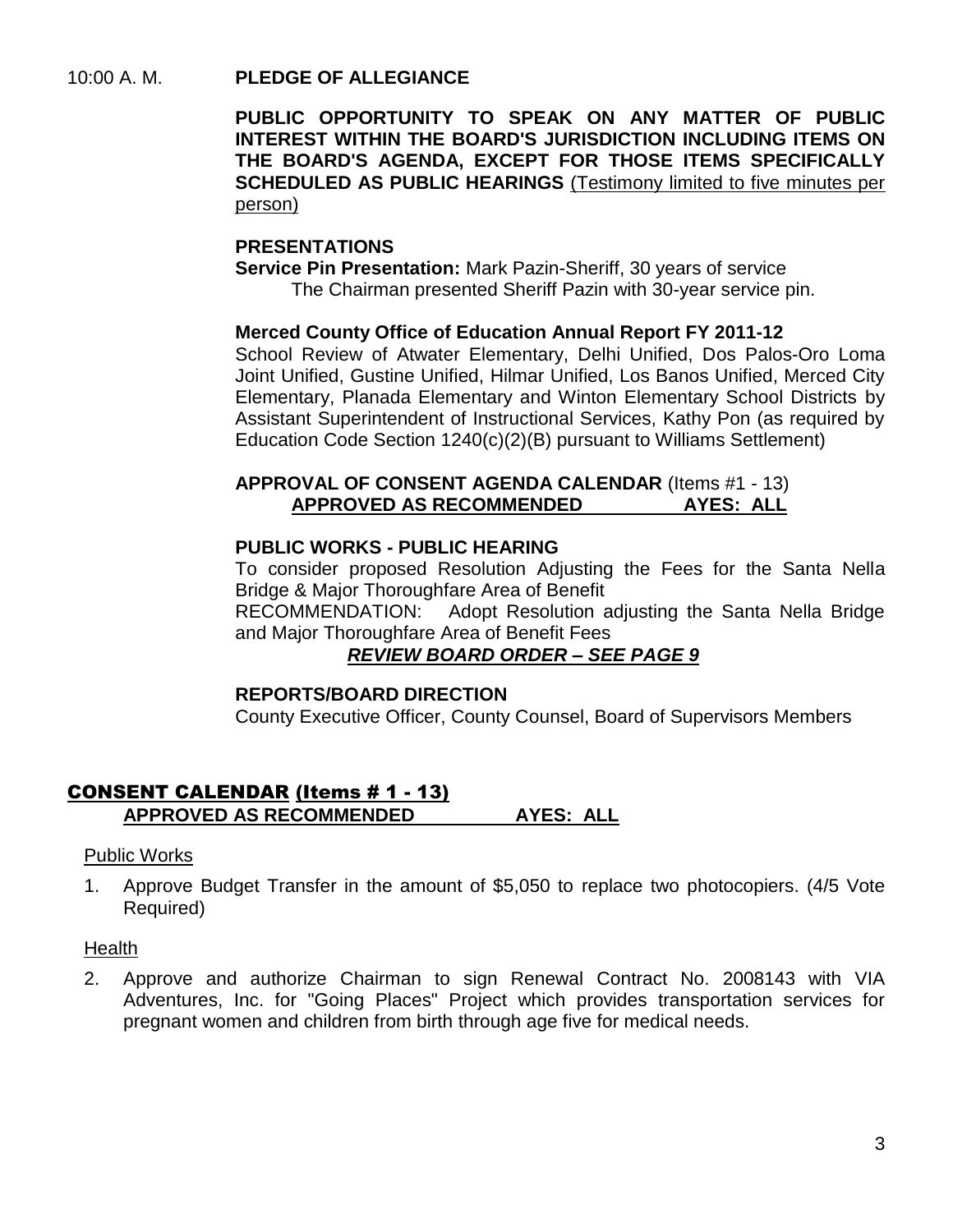#### District Attorney

3. Approve and authorize District Attorney to submit and sign Renewal Contract No. 2011049 with California Emergency Management Agency for Unserved/Underserved Victim Advocacy and Outreach Program; Chairman to sign the Certification of Assurance; and adopt Resolution.

#### **ADOPTED RESOLUTION NO. 2011-178**

#### Probation

4. Approve and authorize Chairman to sign Renewal Contract No. 2007186 with City of Atwater for office space at the Atwater Police Department for up to two deputy probation officers.

#### Commerce, Aviation and Economic Development

5. Set public hearing for Tuesday December 6, 2011, at 10:00 a.m. to consider the Castle Airport Master Plan and findings related to the environmental determination.

#### Executive Office

- 6. Act on Claims for Damages received from Richardo Olguin, Demetrus Thomas Jr./Eldrick Robison, and Eduardo Costa as recommended by Risk Management and County Counsel.
- 7. Approve Travel Requests received from Human Services Agency (3) as recommended by Executive Office.

#### Board Recognition

- 8. Authorize Certificate of Recognition to Frankie Garcia for achieving the rank of Eagle Scout.
- 9. Authorize Certificate of Recognition to AAA Car Wash in celebration of Ribbon Cutting.
- 10. Authorize Certificate of Recognition to Dust Bowl Brewing Company in celebration of Ribbon Cutting.
- 11. Authorize Certificates of Recognition to Ber Xiong, Employee of the Year/Staff Member Award of Excellence; Su Briggs, Manager of the Year/Manager Award of Excellence; Betty Hardy, Sandy Rahn, and Helen Revera for their commitment to those in need in the community; as selected by the Community Action Agency.
- 12. Authorize Certificates of Recognition to Frank Parreira, Claud Shaw, Margaret Shaw, Fernando Artalejo, Ida Accardo, Wayne Spangler, Jr., Barbara Spangler, Yolanda Espino, Beverly Brown, and Willie Walker for selection as Outstanding Senior Volunteers in the 27th Annual Salute to Seniors Fair.
- 13. Authorize Certificate of Recognition to Veterans of Foreign Wars in commemoration of POW/MIA Recognition Day.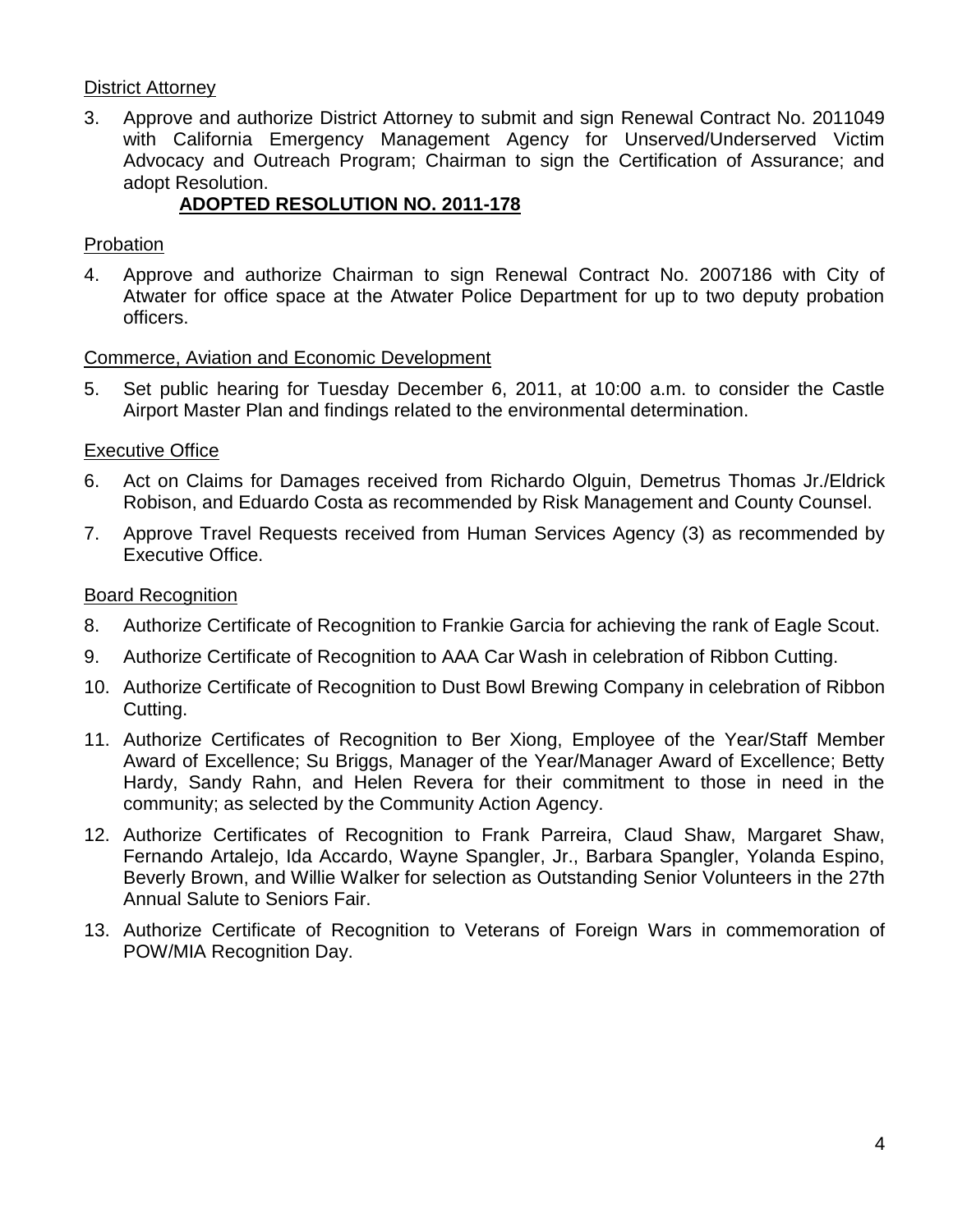#### REGULAR CALENDAR

#### BOARD ACTION

#### PUBLIC WORKS

14. Contract with Transit Joint Powers Authority for ground lease for use of the Transit Facility at Wardrobe and Thornton for a period of ten (10) years.

#### **AUTHORIZED CONTRACT NO. 2011201 AS RECOMMENDED AYES: ALL**

- 15. Contract No. 2008063 with Mark Thomas & Company for design of the Walnut Avenue Rule 20A Utility Undergrounding and Pedestrian Project in Winton (Project Supplement No. 6). **APPROVED AS RECOMMENDED AYES: ALL**
- 16. Declare two patrol cars, Vehicle #50708 and #50709 (County property #055701 and #055700) as Surplus Property and donate the vehicles to Merced College for Police Training Program, as authorized by Government Code Section 25372.

#### **APPROVED AS RECOMMENDED AYES: ALL**

17. Contract with California Department of Transportation to relinquish Oakdale Road Intersection and accept ownership of the realigned portion of Oakdale approach to intersection for the Oakdale Road at State Route 59 Intersection Project (District Agreement No. 10-394) and adopt Resolution.

#### **NO ACTION TAKEN – PULLED FROM AGENDA**

#### HEALTH

18. Authorize submission of Grant Application with California Dept. of Resources Recycling and Recovery (CalRecycle) for Waste Tire Enforcement Grant, FY 2011/2012 (Cycle 19) in the amount of \$120,750 and direct Health to return for approval if awarded and adopt Resolution.

#### **ADOPTED RESOLUTION NO. 2011-179 AS RECOMMENDED AYES: ALL**

#### COMMERCE, AVIATION AND ECONOMIC DEVELOPMENT

19. Resolution certifying the Revolving Loan Fund Plan as required by the U.S. Dept. of Commerce, Economic Development Administration.

#### **ADOPTED RESOLUTION NO. 2011-180 AS RECOMMENDED AYES: ALL**

#### MENTAL HEALTH

- 20. Contract with BHC Sierra Vista Hospital for Inpatient Hospital Services for Medi-Cal clients. **AUTHORIZED CONTRACT NO. 2011203 AS RECOMMENDED AYES: ALL**
- 21. Contract with BHC Sierra Vista Hospital for Inpatient Hospital Services for Non-Medi-Cal Clients.

#### **AUTHORIZED CONTRACT NO. 2011204 AS RECOMMENDED AYES: ALL**

22. Contract with Mother Cynthia's Residential Care Facility for Specialized Residential Placement for clients in need of assisted living.

#### **AUTHORIZED CONTRACT NO. 2011205 AS RECOMMENDED AYES: ALL**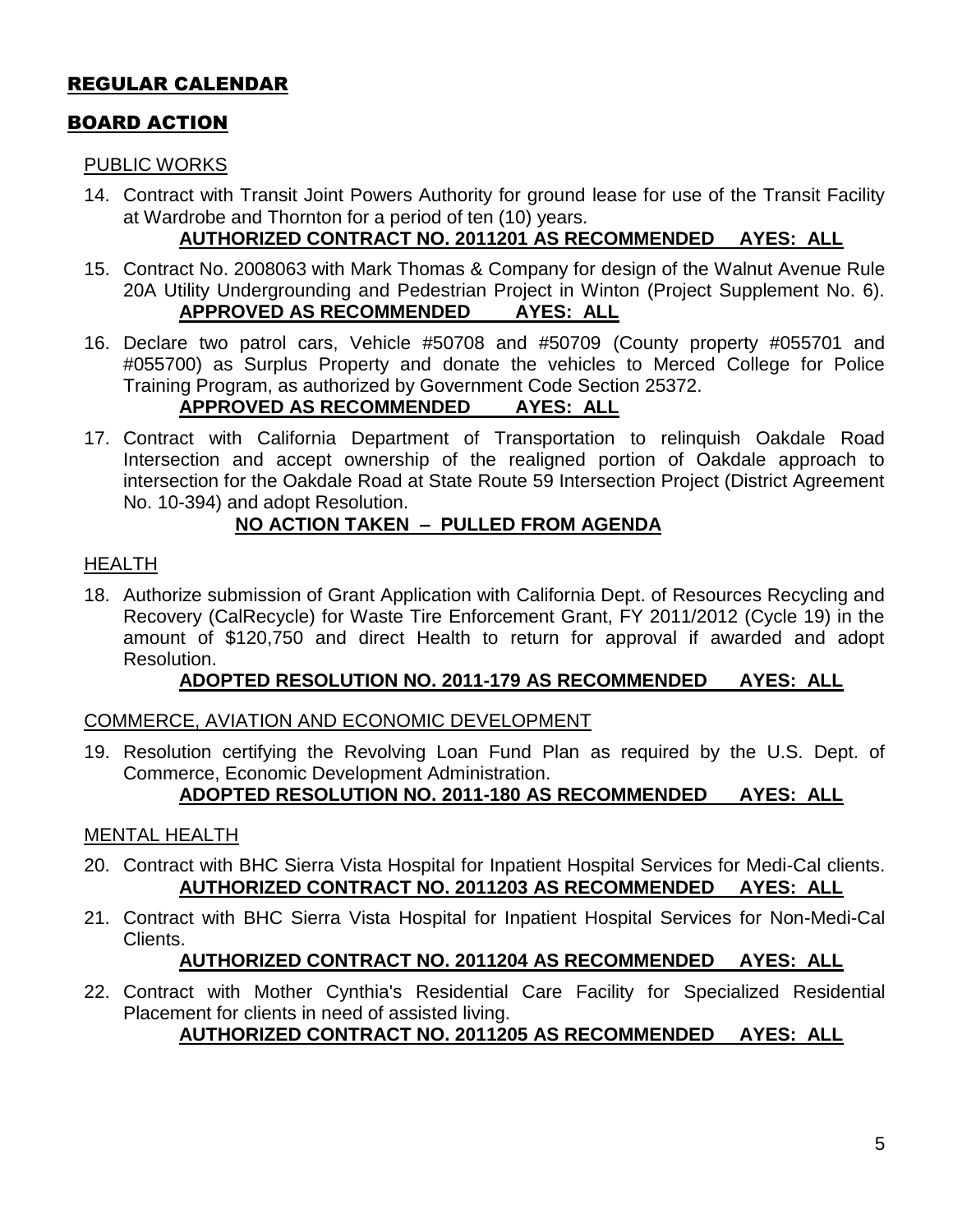#### PLANNING

23. Contract with Templo La Hermosa, Applicant, for the consultant, Environmental Planning Partners, Inc., to prepare the Initial Study for the Templo La Hermosa Church Project (Conditional Use Permit No. 11-005).

#### **AUTHORIZED CONTRACT NO. 2011206 AS RECOMMENDED AYES: ALL**

24. Contract with Environmental Planning Partners, Inc. for preparation of the Initial Study for the Templo La Hermosa Church Project (Conditional Use Permit No. 11-005) and approve necessary budget transfer. (4/5 Vote Required)

#### **AUTHORIZED CONTRACT NO. 2011207 AS RECOMMENDED AYES: ALL**

25. Contract with Antonio Brasil, Applicant, for the consultant, Environmental Planning Partners, Inc., to prepare the Environmental Impact Report (EIR) for the Antonio Brasil Dairy Expansion Project (Conditional Use Permit No. 11-010).

#### **AUTHORIZED CONTRACT NO. 2011208 AS RECOMMENDED AYES: ALL**

26. Contract with Environmental Planning Partners, Inc. for preparation of the Environmental Impact Report (EIR) for the Antonio Brasil Dairy Expansion Project (Conditional Use Permit No. 11-010) and approve the necessary budget transfer. (4/5 Vote Required)

#### **AUTHORIZED CONTRACT NO. 2011209 AS RECOMMENDED AYES: ALL**

#### RECORDER

27. Contract with SouthTech Systems, Inc. for VitalDocs and Cornerstone Cashiering Software License, an automated database associated with processing storage and retrieval of vital birth, death, and marriage records.

#### **AUTHORIZED CONTRACT NO. 2011210 AS RECOMMENDED AYES: ALL**

#### FIRE

28. Authorize submission of Grant Application with the State OES Emergency Management Performance Grant Program for \$172,913 to partially fund Office of Emergency Services staffing, direct Fire to return to the Board for approval; authorize designated staff to act on behalf of the Merced County Operational Area and adopt Resolution.

#### **ADOPTED RESOLUTION NO. 2011-181 AS RECOMMENDED AYES: ALL** *REVIEW BOARD ORDER – SEE PAGE 9 AND 10*

29. Authorize submission of Grant Application with Federal Emergency Management Agency (FEMA) for Hazard Mitigation Grant Program to reduce loss of life and property due to natural disasters and to enable mitigation measures to be implemented during immediate recovery from disaster and direct Fire to return to the Board for approval if awarded.

#### **APPROVED AS RECOMMENDED AYES: ALL**

#### HUMAN SERVICES AGENCY

30. Approve the use of a portion of the Administration Building parking lot located at 2222 M Street for "Operation Holiday Toy Drive" Donations on November 30, 2011 from 7:30 a.m. until 2:30 p.m.; authorize Human Services Agency to accept cash and gift donations from community supporters.

#### **APPROVED AS RECOMMENDED AYES: ALL**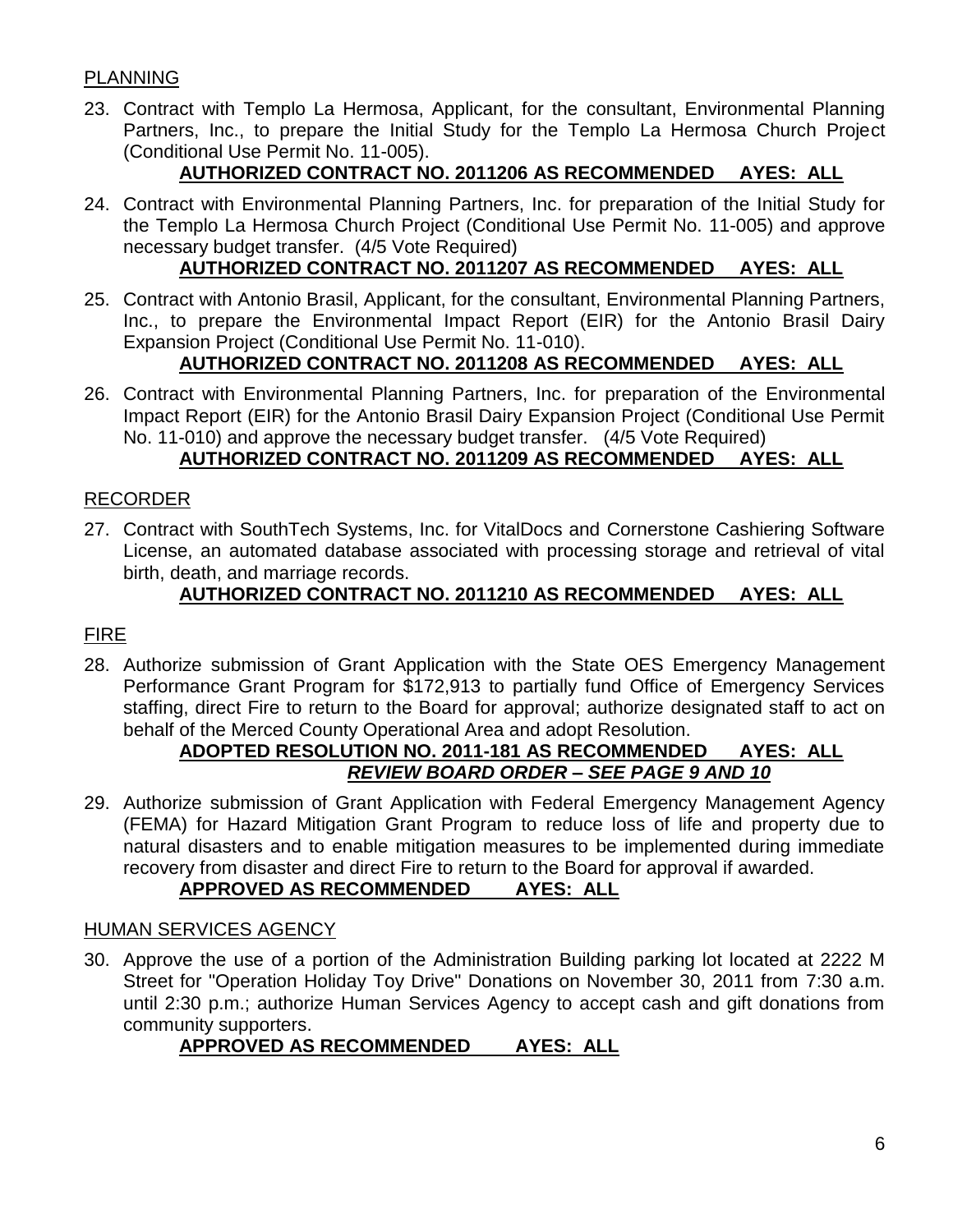#### BOARD OF SUPERVISORS

- 31. Authorize Special Board Project Funds-District One in the amount of \$4,000 to be forwarded to the Sheriff Department to assist with the cost of a Resource Officer at Le Grand School. **APPROVED AS RECOMMENDED AYES: ALL**
- 32. Authorize Special Board Project Funds-District One in the amount of \$1,500 to be forwarded to the Plainsburg Cemetery District to assist with the cost of a storage building.

#### **APPROVED AS RECOMMENDED AYES: ALL**

33. Authorize Special Board Project Funds-District One in the amount of \$5,000 to be forwarded to the Bible Christian Church at Nineveh Outreach Food Pantry for providing food to the Planada, Le Grand and Plainsburg areas.

#### **APPROVED AS RECOMMENDED AYES: ALL**

#### BOARD APPOINTMENTS

34. Advisory Board on Alcohol and Other Drug Problems – Reappoint Claude Scheiner, Jr. (District Five) to serve until June 30, 2013.

#### **APPROVED AS RECOMMENDED AYES: ALL**

- 35. Workforce Investment Board Appoint Mark Bowden as Labor Representative and Mary Mendoza as One Stop Partner Representative to serve until June 30, 2014. **APPROVED AS RECOMMENDED AYES: ALL**
- 36. Planning Commission Reappoint Mark Erreca, representing District Five to serve until October 1, 2015.

**APPROVED AS RECOMMENDED AYES: ALL**

#### BOARD INFORMATION & POSSIBLE ACTION **ACCEPTED AND PLACED ON FILE AYES: ALL**

- 37. Commerce, Aviation and Economic Development re: Notification of contract not awarded to MacAuley Brown for improvements to Building 1350 in the Merced County Redevelopment Project Area located at Castle Airport and void action taken November 30, 2010.
- 38. Commerce, Aviation and Economic Development re: Notification of Facility Use Contract issued to International Miniature Aircraft Association (IMAA) to hold the IMAA West Coast Festival 2012 being held May 23 through May 28, 2012.

#### **CONTRACT NO. 2011211**

- 39. Commerce, Aviation and Economic Development re: Notification of Facility Use Contract issued to Moore's Karate for Moore's Karate Camp 2011 held September 9 - 11, 2011. **CONTRACT NO. 2011212**
- 40. Commerce, Aviation and Economic Development re: Notification of Contract issued to Ralph Parga dba Game Time MMA Boxing for a portion of Building 395 located at Castle Commerce Center.

#### **CONTRACT NO. 2011213**

41. Merced County Law Library re: 2010-2011 Annual Report submitted by Law Library Board of Trustees pursuant to Business and Professions Code Section 6349.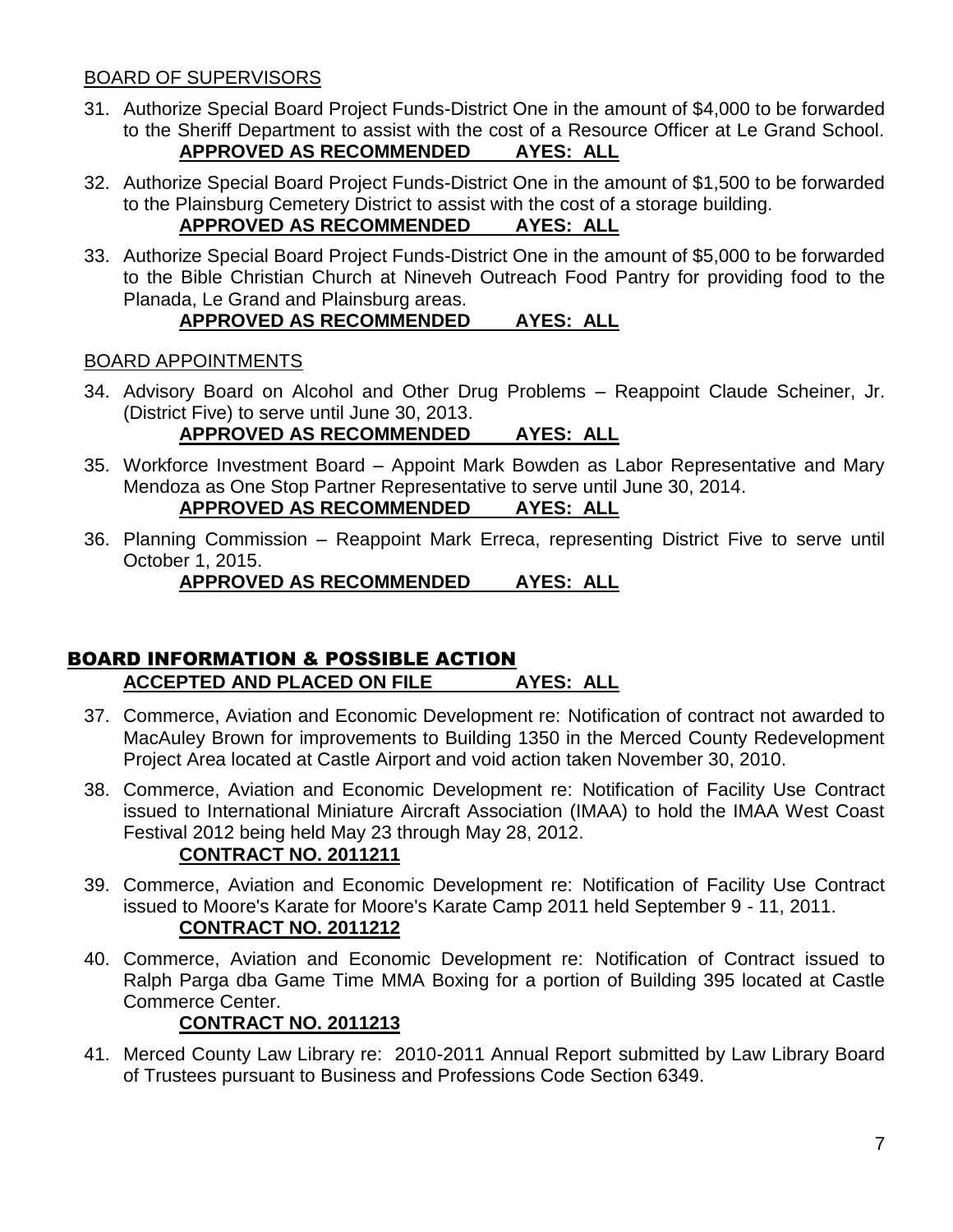- 42. Public Works re: Notification of Contract Award to Zumwalt Construction for the Emergency Operation Center and 911 Dispatch Project. **CONTRACT NO. 2011128**
- 43. Lowe's re: Worker Adjustment and Retraining Notification ("WARN") Act, letter issued to notify permanent closing of retail store location at 1301 West Pacheco, Los Banos, resulting in termination of employment for 97 employees.
- 44. State Fish and Game Commission re: Notice of Proposed Regulatory Action relative to Sections 550, 550.5, 551, 552, 553, 630, and 703, Title 14, California Code of Regulations, Public Use of Department of Fish and Game Lands, which will be published in the California Regulatory Notice Register on October 14, 2011.
- 45. State Water Resources Control Board re: Notice of Opportunity to Comment Guidance for Complying with Water Diversion Measurement Requirements for Statement Holders; deadline to comment is November 18, 2011.
- 46. U. S. Department of the Interior re: Notice of Draft Cesar Chavez Special Resource Study and Environmental Assessment availability for review; comment period extended to November 14, 2011.
- 47. Pacific Gas and Electric Company re: Merced Falls Hydroelectric Project, FERC Project No. 2467, Updated Study Report Meeting Summary.
- 48. State Dept. of Fish and Game re: Notice of Proposed Regulatory Action Relative to Section 602, Title 14, California Code of Regulations, relating to the SHARE Program, which will be published in the California Regulatory Notice Register on October 14, 2011.
- 62. State Dept. of Conservation re: DEIR for California High Speed Train Project Merced to Fresno-SCH# 2009091125 - comments and recommendations with respect to proposed project's potential impacts on agricultural land and resources.

#### **RECESSED TO MEET AS A REDEVELOPMENT AGENCY AND RECONVENED TO MEET AS A BOARD OF SUPERVISORS**

#### **ADOPTED RESOLUTIONS IN MEMORY OF DAVID KNUTSEN, LOUIE CABRAL, AND VINCENT PLAGENZA AND ADJOURNED THE MEETING UNTIL TUESDAY, NOVEMBER 22, 2011 AT 10:00 A.M.**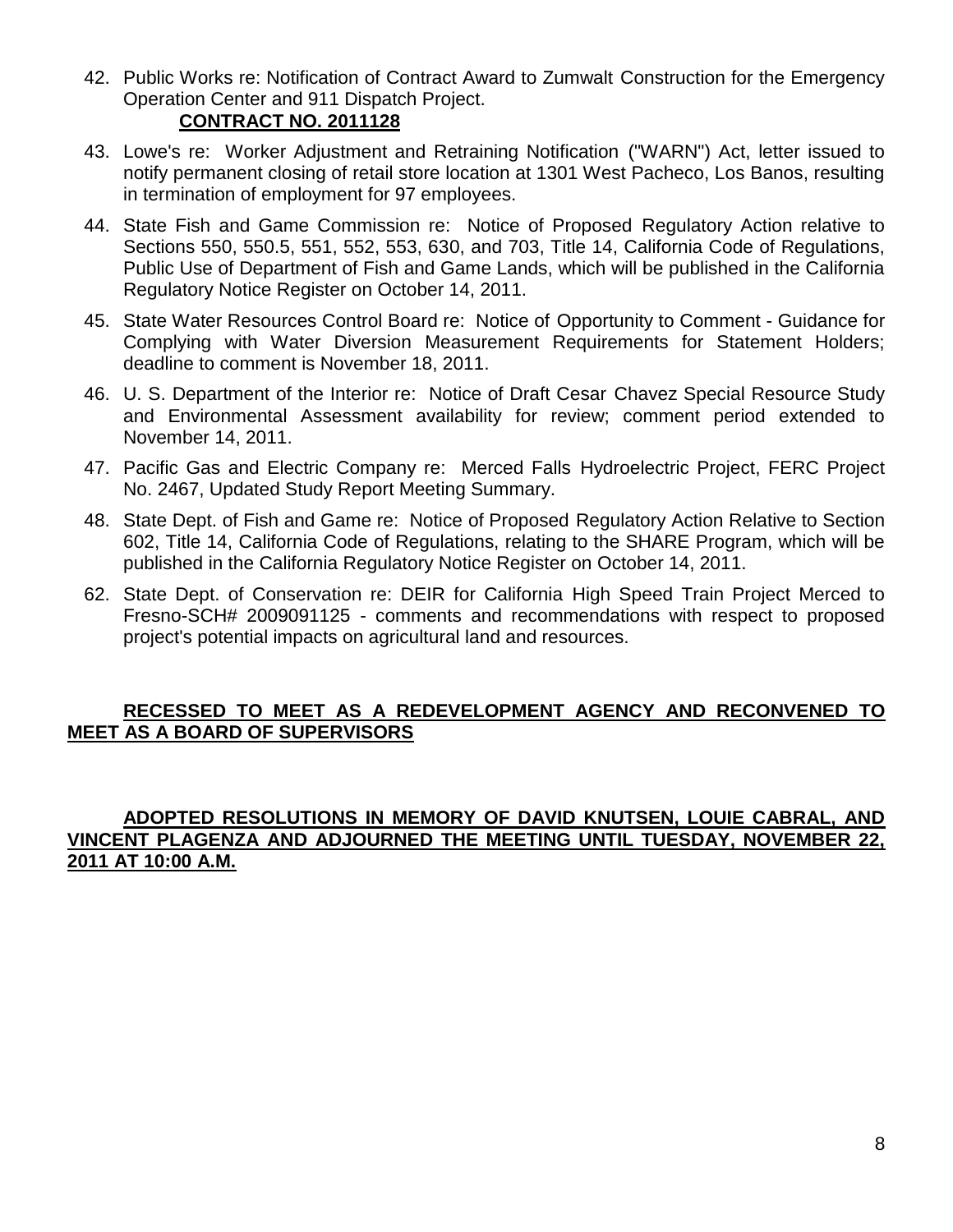#### **BOARD ORDERS – SUMMARY ACTION MINUTES – NOVEMBER 8, 2011**

#### **10:00 A.M. SCHEDULED ITEM 2011-11-08 PUBLIC WORKS – PUBLIC HEARING**

The Clerk announces proposed Resolution Adjusting Fees for the Santa Nella Bridge & Major Thoroughfare Area of Benefit is before the Board for consideration.

Assistant Public Works Director Richard Schwarz states he has nothing to add to the item.

The Chairman opens the public hearing and asks if there is anyone present wishing to speak. No one speaks. The Chairman closes the public hearing.

Upon motion of Supervisor O'Banion, seconded by Supervisor Kelsey, duly carried, the Board approves Adjusting the Fees for the Santa Nella Bridge & Major Thoroughfare Area of Benefit and adopts Resolution No. 2011-177.

Ayes: Pedrozo, Walsh, Davis, Kelsey, O'Banion

Supervisor O'Banion states he appreciates the property owners coming up with recommendations.

Upon motion of Supervisor Davis, seconded by Supervisor O'Banion, duly carried, the Board adopts Resolution No. 2011-177. Ayes: Pedrozo, Walsh, Davis, Kelsey, O'Banion

### **ACTION ITEM NO. 28**

#### **2011-11-08 FIRE**

The Clerk announces authorization of submission of Grant Application with the State OES Emergency Management Performance Grant Program for \$172,913 to partially fund Office of Emergency Services staffing; authorization of designated staff to act on behalf of the Merced County Operational Area; and possible adoption of corresponding Resolution is before the Board for consideration.

Supervisor O'Banion questions if the Administrative Support positions referred to in the item are designated to Merced County.

Deputy Director OES Ed Banks states it is specific to Merced County.

Upon motion of Supervisor Walsh, seconded by Supervisor O'Banion, duly carried, the Board authorizes Merced County Office of Emergency Services to apply for the 2011 Governor's Office of Emergency Services Emergency Management Performance Grant (EMPG) in the amount of \$172,913 to partially fund Office of Emergency Services staffing; directs Fire to return to the Board with specifics of the grant after approved by the State Office of Emergency Services; authorizes Nancy Koerperich, Director OES and Ed Banks, Deputy Director, OES to act on behalf of the Merced County Operational Area in obtaining federal financial assistance provided by the